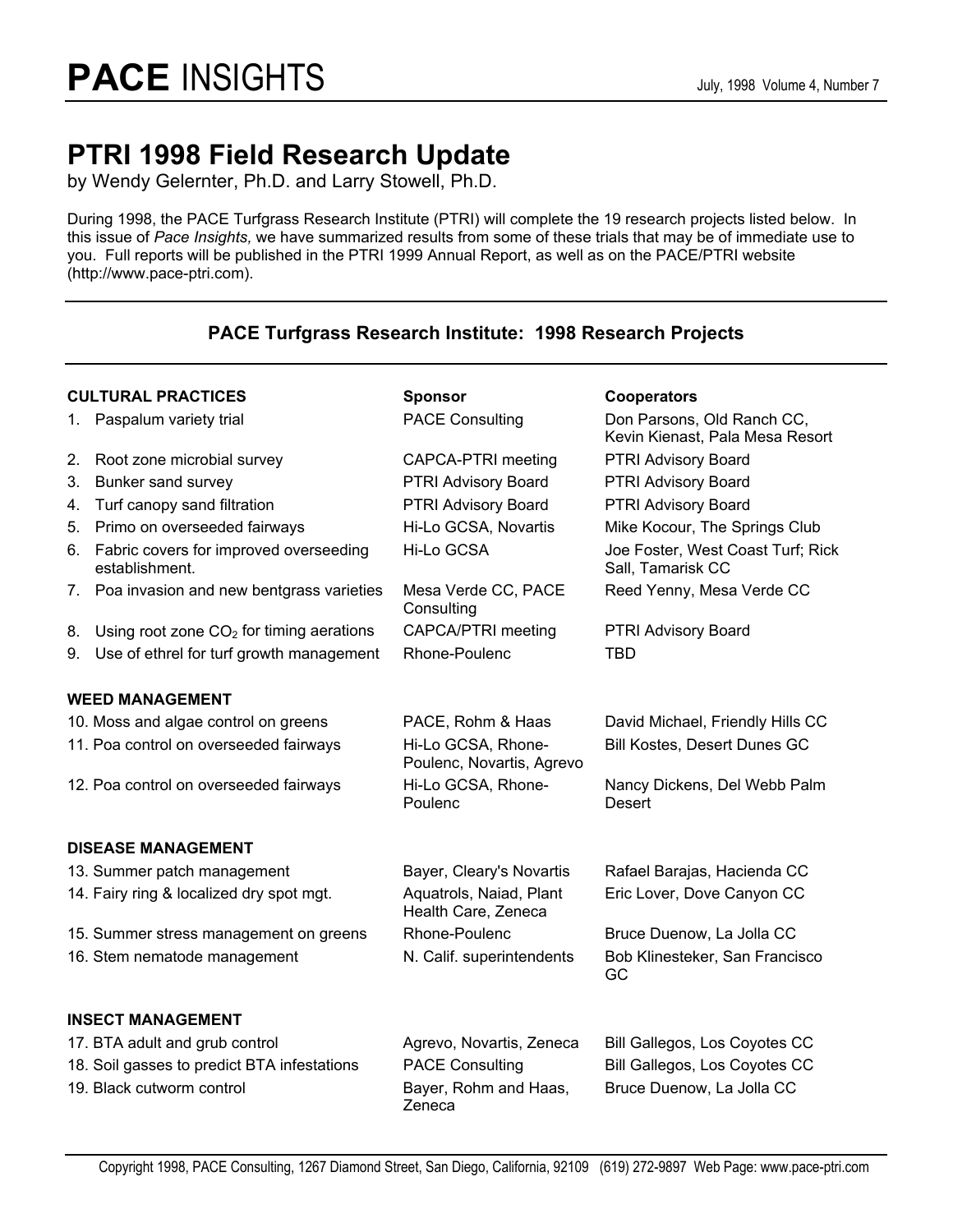#### **I. Evaluation of fungicides for control of summer patch on annual bluegrass greens**

**Cooperator:** Rafael Barajas, Hacienda Country Club

**Sponsors:** Bayer, W.A. Cleary's, Novartis

**Summary of Results** (see insert, Figure 1):

Preventive applications of eight different products, rotations or fungicide mixtures were initiated on May 11, 1998. Summer patch was first detected on 7/8/98 and anthracnose was first detected on 7/20/98.

- All fungicides tested (for a list of fungicides tested, see table below) provided excellent control of anthracnose. The only anthracnose detected throughout the trial occurred in non-treated plots.
- The best summer patch control was observed in plots treated with bi-weekly applications of Lynx (tebuconazole) in May and June and monthly applications of Heritage thereafter. This effect was

the result of Lynx's selective activity against poa annua, which resulted in yellowed, undesirable turf quality in May and June, but which allowed bentgrass colonization of Lynx treated areas by the time summer patch symptoms were evident. Because bentgrass is not sensitive to attack by summer patch, the turf quality in these plots was excellent in July and August. Unfortunately, Lynx is currently not registered for use on turfgrass.

- Rotations of Banner with Heritage or Banner with Heritage and Cleary's 3336 also provided good to very good control of summer patch.
- The experimental product Compass (CGA279202) as well as Bayleton/Heritage rotations did not provide acceptable control of summer patch. These products have performed more effectively in non-West Coast locations for reasons that are not understood well at this time.

| <b>Product</b>                            | <b>Active Ingredient</b>             | Rate/1000 sq ft      | <b>Application timing</b>                                                                         |
|-------------------------------------------|--------------------------------------|----------------------|---------------------------------------------------------------------------------------------------|
| Compass 50 WP                             | CGA-279202<br>(experimental)         | 0.10 oz              | bi-weekly applications                                                                            |
| Compass 50 WP                             | CGA-279202<br>(experimental)         | $0.20$ oz            | bi-weekly applications                                                                            |
| Compass + Banner<br>Maxx (mixture)        | CGA-279202 +<br>propiconazole        | $0.20$ oz + 2 oz     | monthly applications                                                                              |
| Bayleton 50<br>WG/Heritage (rotation)     | triadimefon/<br>azoxystrobin         | 1 oz/0.4 oz          | 3 bi-weekly applic. Bayleton. followed by<br>monthly applic. Heritage                             |
| <b>Banner Maxx/Heritage</b><br>(rotation) | propiconazole/<br>azoxystrobin       | 2 oz/0.4 oz          | 3 bi-weekly applic. Banner. followed by<br>monthly applic. Heritage                               |
| Lynx 45/Heritage<br>(rotation)            | tebuconazole/<br>azoxystrobin        | 1.1 $oz/0.4$ oz      | 3 bi-weekly applic. Lynx. followed by<br>monthly applic. Heritage                                 |
| Banner Maxx/Cleary's<br>3336/Heritage     | propiconazole/<br>thiophanate-methyl | $2.0$ oz/6 oz/0.2 oz | 3 bi-weekly applic. Banner. followed by<br>bi-weekly rotation of Cleary's followed by<br>Heritage |
| No treatment                              |                                      |                      |                                                                                                   |

## **SUMMER PATCH TREATMENTS TESTED. HACIENDA COUNTRY CLUB**

#### **II. Use of Turf Covers for Improved Overseeding Establishment on Hybrid Bermudagrass Greens**

**Cooperators:** Joe Foster, West Coast Turf; Rick Sall, Tamarisk Country Club

**Sponsor:** Hi-Lo Desert GCSA

**Goal of Trial:** To improve the establishment and uniformity of greens overseeding programs by:

- 1. evaluating the efficacy of five different fabric covers as a means of decreasing the negative effects of wind and irrigation on establishment and uniformity of greens overseeding programs
- 2. evaluating the effectiveness of chemical (Scythe) vs. mechanical renovation on the establishment and uniformity of greens overseeding programs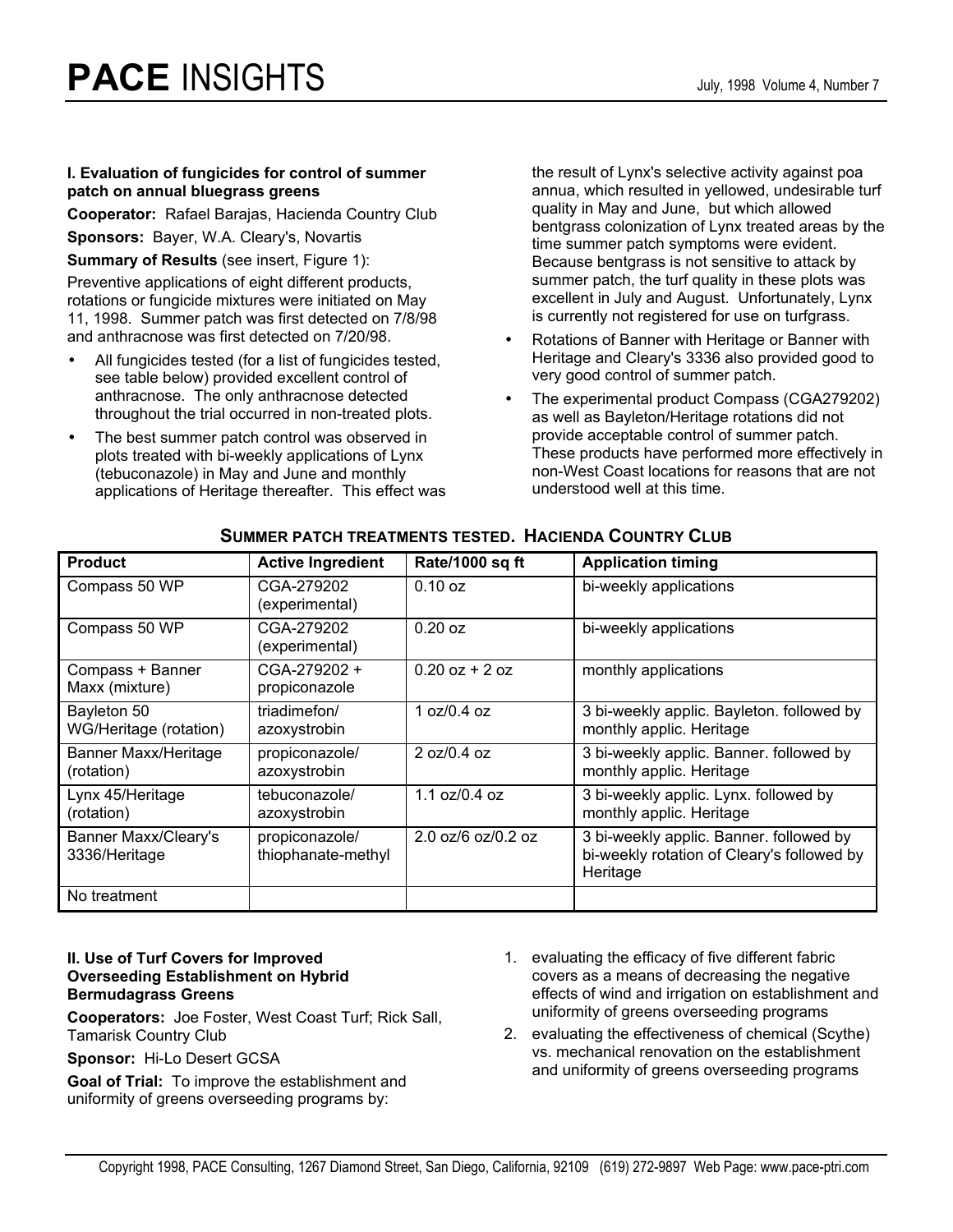# **PACE** INSIGHTS July, 1998 Volume 4, Number 7

#### **Summary of Results** (see Insert: Table 1)

- Chemical renovation with Scythe (10% solution) provided better ryegrass establishment and bermudagrass recovery than the standard mechanical renovation procedure.
- All five turf covers resulted in improved ryegrass/Poa trivialis establishment and bermudagrass recovery when compared to uncovered turf. Protection from high winds (up to 30 mph) and irrigation appears to be the major benefit, but increased turf canopy temperatures may also have contributed.
- The best performing turf covers (Typar and Bunker liner) shared the quality of resistance to high winds without tearing. Covers that did not perform as well either tore and blew away in high winds (Reemay and seed blanket) or reduced light to turf (frost blanket).

#### **III. Management of** *Poa annua* **on Overseeded Fairways**

**Cooperator:** Bill Kostes, Desert Dunes Golf Club

**Sponsors:** AgrEvo, Hi-Lo GCSA, Novartis, Rhone-Poulenc

**Goal of Trial:** Product labels for several pre-emergent herbicides currently contain warnings that applications made less than 4 months before overseeding may result in damage to turf. In other words, applications must be made no later than June -- too early to obtain season long control in Southern California. Data from the southeastern U.S. suggests that both Ronstar and Barricade can be applied as late as 6 - 8 weeks before overseeding without damaging emerging ryegrass. This replicated trial was set up to confirm these results under southwestern weather and turf management conditions and to investigate the following questions:

- 1. Which herbicides can be applied closest to the overseeding date, without damaging turf?
- 2. Which herbicides provide the best control of *Poa annua*?

**Summary of Results** (see insert, Figures 2 and 3):

- If the correct rates of pre-emergence herbicides are used (50-100 lbs/A Ronstar G, less than 2 lb/A Barricade 65 G), these products can be applied much closer to overseeding (4 - 8 weeks before overseeding) than their labels currently indicate. This strategy will result in little or no turf damage, and good weed control through April or May, or as much as 9 months post-application.
- Of the thirty-six different treatments that were evaluated, the best poa control was observed with

both pre-emergence herbicides (Ronstar and Barricade) and the post-emergent herbicide Prograss.

- Turf quality (damage to ryegrass) was significantly influenced by the rate of Ronstar G used, with a significant negative correlation between rate and turf quality. Interestingly, the timing of application of Ronstar G had little negative impact on turfgrass quality, even when applications were made 10, 8, 6, 4 and 2 weeks before overseeding.
- Higher rates of pre-emergence herbicides (Ronstar G at >100 lb/A and Barricade 65 G at 2 lb/A) caused severe damage to ryegrass when applied 2 - 10 weeks before overseeding.
- Split applications of Ronstar (50 lb/A, 4-8 weeks before overseeding and 100 lb/A 6-12 weeks after overseeding) provided excellent poa control, with consistent lack of phytotoxicity. This strategy appears to be the most likely to ensure good weed control, without any concomitant damage to turf.

## **IV. Moss and Algae Control on Golf Course Greens**

**Cooperator:** David Michael, Friendly Hills Country Club

**Sponsors:** Rohm and Haas, Zeneca, PACE **Consulting** 

**Summary of Results** (see Table below):

- Gradual removal of moss was accomplished using 3 bi-weekly broadcast applications (1-2 gallons spray/1000 square feet) of Daconil 2787 (11 oz/1000) or Daconil Ultrex (7.3 oz/1000). This was the best strategy tested for widespread moss infestations.
- When moss infestations are present in small patches only, spot treatments that result in rapid removal of moss may be the most effective strategy. Ultra Dawn Dishwashing detergent (4 oz/gallon water) provided excellent control when applied as a heavy drench on small spots of moss. However, dishwashing detergent is not registered for use on turfgrass and is therefore currently not legal to use on golf courses.
- Treatments which damaged turf (such as Dimension, or iron fertilizer plus Ronstar) caused a gradual **increase** in moss, probably due to lack of competition from turfgrass.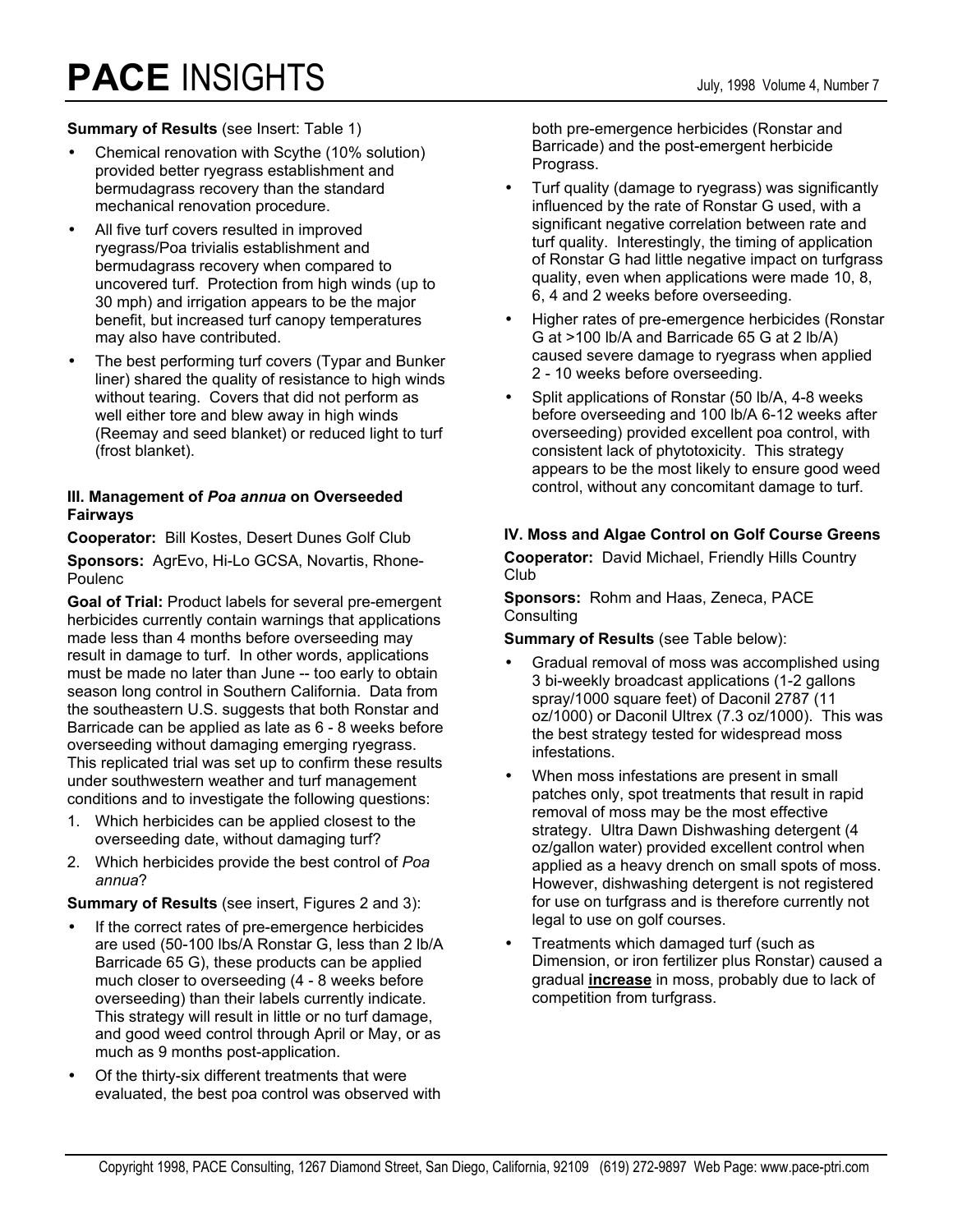#### **Percent moss control on a poa/bent golf course green (broadcast applications). Friendly Hills country Club.** Applications were initiated on 5/11/988.

| <b>Product</b>                                  | <b>Active Ingredient</b> | Rate/1000 sq ft             | <b>Control (7/10/98)</b> |
|-------------------------------------------------|--------------------------|-----------------------------|--------------------------|
| Daconil Ultrex                                  | chlorothalonil           | 7.3 oz                      | 41%                      |
| Daconil 2787                                    | chlorothalonil           | 11 $oz$                     | 34%                      |
| Monterey RD-20                                  | quaternary ammonia       | 1.6 oz                      | 5%                       |
| Fore Flo                                        | mancozeb                 | 12 oz                       | $0\%$                    |
| Lesco Iron Plus Fertilizer                      |                          | 14.3 lb                     | $0\%$                    |
| Lesco Iron Plus + Ronstar 2G                    | oxadiazon                | 14.3 $lb + 1.7 lb$          | $0\%$                    |
| Ronstar 2G                                      | oxadiazon                | 1.7 <sub>lb</sub>           | $0\%$                    |
| Subdue 2E+Lesco spreader sticker +<br>Lesco Wet | metalaxyl                | $2$ oz + 1.3 oz + 1.3<br>0Z | 0%                       |
| Iron sulfate                                    | iron sulfate             | 5 oz                        | $0\%$                    |
| Dimension EC                                    | dithiopyr                | 1.5 oz                      | $0\%$                    |
| No treatment                                    |                          |                             | 0%                       |

**The PACE Info-Pak:** *PACE Insights* is monthly newsletter published as part of the PACE Info-Pak -- PACE Consulting's information subscription service. Other features include FAXed technical updates and up-to-date turfgrass research reports. To become a subscriber, call PACE at 619-272-9897 or look for a subscription form on the PACE-PTRI webpage (www.pace-ptri.com). Reproduction of the contents of this newsletter is prohibited unless written permission has been obtained from PACE Consulting.

**PACE Consulting 1267 Diamond Street San Diego, CA 92109**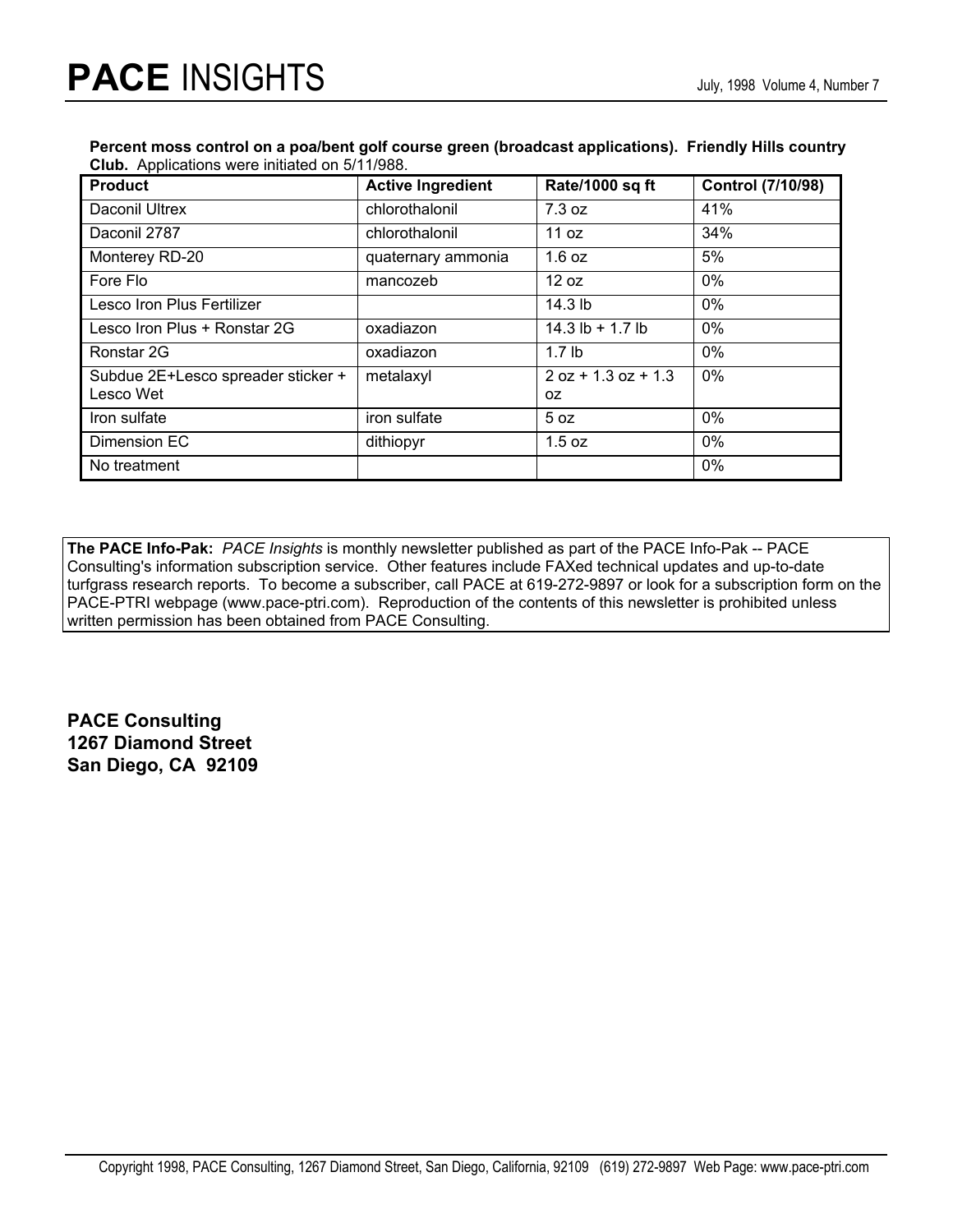#### **Figure 1. Percent damage due to disease (8/17/98) following summer patch fungicide applications.**

**Hacienda Country Club.** In all treated plots, the only damage detected was due to summer patch. In nontreated plots, both summer patch and anthracnose were detected.



**Table 1. Efficacy of turf covers and renovation strategies for improved overseeding establishment and uniformity of overseeded greens.** Turfgrass stands were evaluated on 5/21/98 using a 0-9 scale, with 0 = worst possible stand and 9 = best possible stand. In addition, the rye/poa trivialis density was determined by mowing a 10 square foot area in each plot at 1/2" on 5/21/98, and weighing the clippings. In each column, values followed by the same letter are not significantly different (Fisher's LSD, P<0.05). The treatments that resulted in significantly better rye/poa establishment than the non-treated check are indicated in green shaded boxes.

|                           |                               | 5/21/98           | 5/2198                  | 5/21/98                     |
|---------------------------|-------------------------------|-------------------|-------------------------|-----------------------------|
| <b>Turf cover</b>         | <b>Renovation</b><br>strategy | rye/poa<br>stand  | Bermuda-<br>grass stand | Rye/poa<br>clipping wts (g) |
| Typar 1.2 oz              | <b>Scythe</b>                 | 4.2 <sub>bc</sub> | 8.2 <sub>bc</sub>       | 17.88 de                    |
| Reemay 0.6 oz             | Scythe                        | 0.8a              | 6.3a                    | 1.97ab                      |
| <b>Frost blanket</b>      | <b>Scythe</b>                 | 2.7 <sub>b</sub>  | 7.8 <sub>b</sub>        | 9.49 <sub>bc</sub>          |
| "Seed Guard" seed blanket | <b>Scythe</b>                 | 4.0 <sub>bc</sub> | 8.0 <sub>b</sub>        | 13.93 cd                    |
| <b>Bunker liner</b>       | <b>Scythe</b>                 | 4.5c              | 8.7 c                   | 24.58 e                     |
| No fabric                 | Scythe                        | 0.0a              | 6.3a                    | 0.42a                       |
| Typar 1.2 oz              | <b>Mechanical</b>             | 4.2 <sub>b</sub>  | 4.7ab                   | 12.90 bc                    |
| Reemay 0.6 oz             | Mechanical                    | 3.5 <sub>b</sub>  | 3.7ab                   | 8.21 ab                     |
| <b>Frost blanket</b>      | Mechanical                    | 3.5 <sub>b</sub>  | 4.3ab                   | 9.07 <sub>b</sub>           |
| "Seed Guard" seed blanket | Mechanical                    | 3.8 <sub>b</sub>  | 4.3ab                   | 13.34 bc                    |
| <b>Bunker liner</b>       | Mechanical                    | 4.2 <sub>b</sub>  | 5.3 <sub>b</sub>        | 17.81 c                     |
| No fabric                 | Mechanical                    | 0.0a              | 2.7a                    | 0.68a                       |